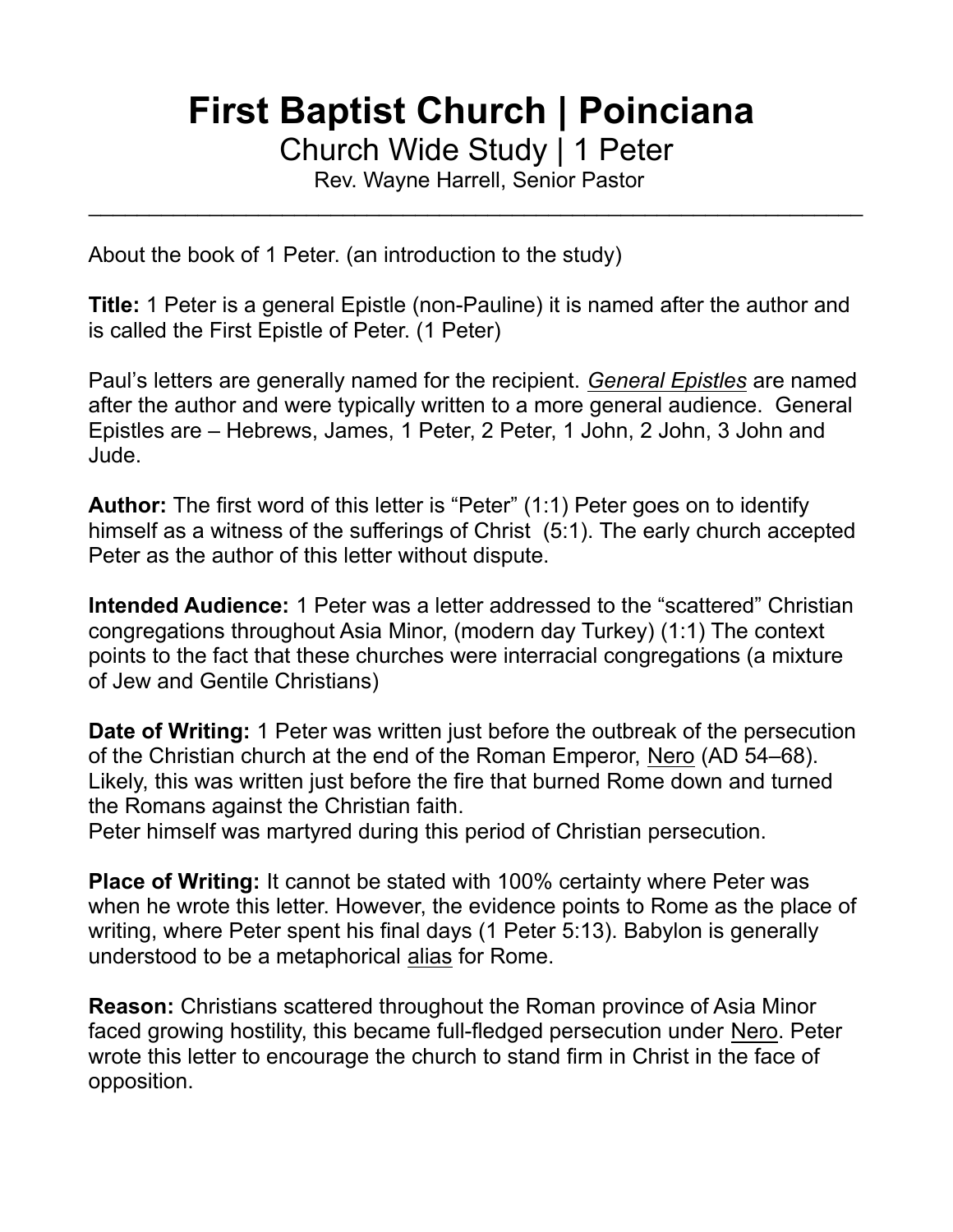# **First Baptist Church | Poinciana**

Church Wide Study | 1 Peter

 Rev. Wayne Harrell, Senior Pastor  $\mathcal{L}_\text{max}$  , and the contract of the contract of the contract of the contract of the contract of the contract of the contract of the contract of the contract of the contract of the contract of the contract of the contr

#### **Themes:**

- Salvation Through Faith in Christ
- The Believer's Hope for the Future
- The Reality and Response to Christian Persecution
- The Nature and Ministry of the Christian Church
- Christian Duty in
	- Family
	- Work
	- Society

**View of Christ:** The Lord Jesus Christ is presented as the crucified Savior and Risen Lord in fulfillment of Old Testament prophecy (Isa. 53) Christ is also viewed as the example in suffering and hope of future glory. Christ is directly mentioned 21 times in 1 Peter.

1. Notes:

#### **Weekly Memory Verse:**

 $\mathcal{L}_\text{max}$  , where  $\mathcal{L}_\text{max}$ 

Blessed be the God and Father of our Lord Jesus Christ. Because of his great mercy he has given us new birth into living hope through the resurrection of Jesus Christ from the dead. 1 Peter 1:3

 $\mathcal{L}_\text{max}$  , and the contract of the contract of the contract of the contract of the contract of the contract of the contract of the contract of the contract of the contract of the contract of the contract of the contr  $\mathcal{L}_\text{max}$  , and the contract of the contract of the contract of the contract of the contract of the contract of the contract of the contract of the contract of the contract of the contract of the contract of the contr  $\mathcal{L}_\text{max}$  , and the contract of the contract of the contract of the contract of the contract of the contract of the contract of the contract of the contract of the contract of the contract of the contract of the contr  $\mathcal{L}_\text{max}$  , and the contract of the contract of the contract of the contract of the contract of the contract of the contract of the contract of the contract of the contract of the contract of the contract of the contr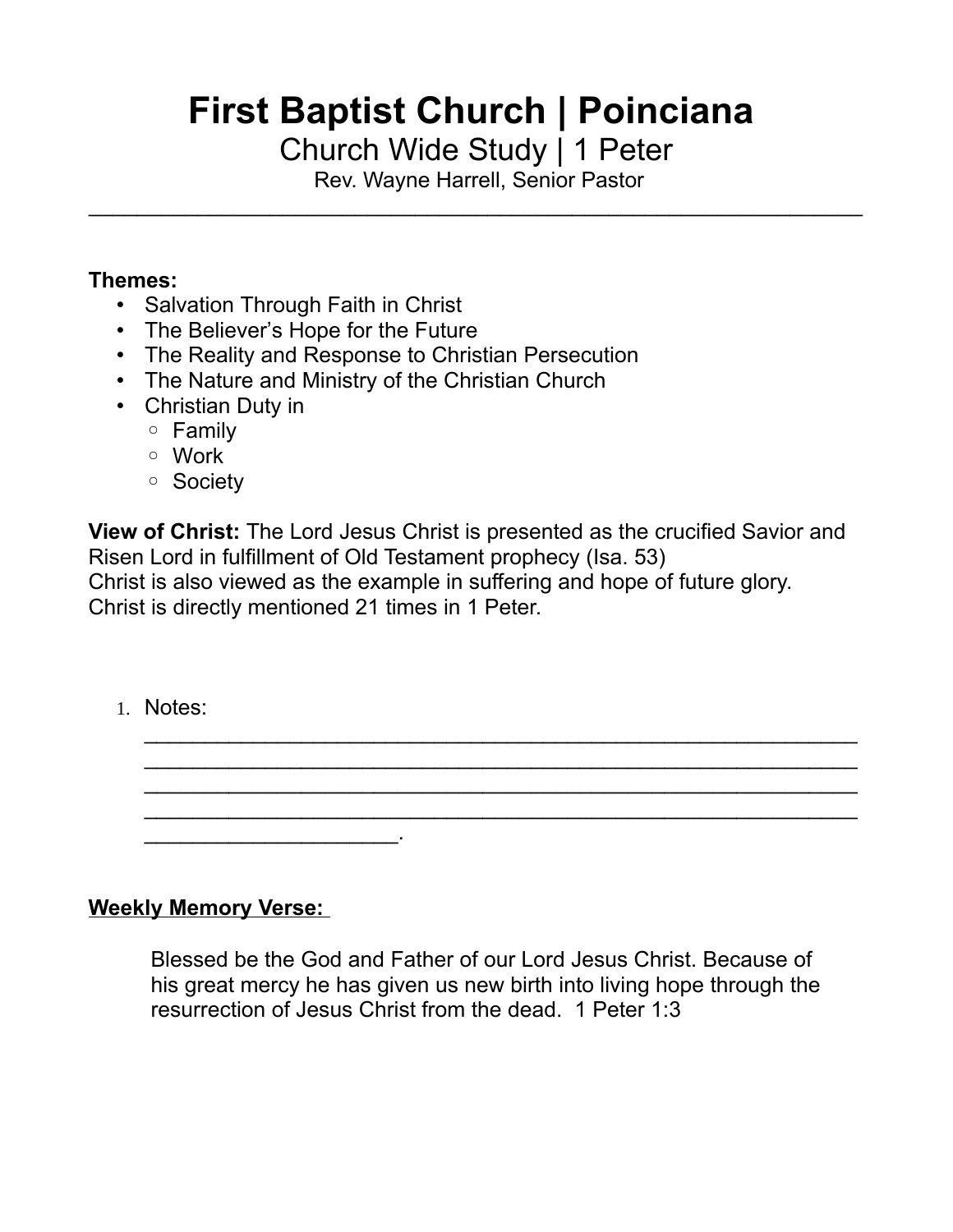# **First Baptist Church | Poinciana**

Church Wide Study | 1 Peter

 Rev. Wayne Harrell, Senior Pastor  $\mathcal{L}_\text{max}$  , and the contract of the contract of the contract of the contract of the contract of the contract of the contract of the contract of the contract of the contract of the contract of the contract of the contr

#### **Session One | Message One "Our Living Hope" 1 Peter 1:1-12**

### **1. We are Known by God (vs 1-2)**

- Chosen Not Forsaken. (v1)
- Given Power by and a work of the Spirit (v2)
- To Be:
- "Sprinkled with the blood of Jesus Christ"
	- Looks back to the OT when Moses sprinkled sacrificial blood on the people of Israel as a symbol sealing their covenant as they promised to **obey** God's Word. (Exodus 24:3-8)
	- The New Covenant faith in the shedding of Christ's blood on the cross not only begins God's promise to give a new believer perfect atonement – but also brings the believer into covenant by our promise of to the Lord and His WORD.

*"The opposite of faith is not doubt, the opposite of faith is disobedience"*

*NOTES:*